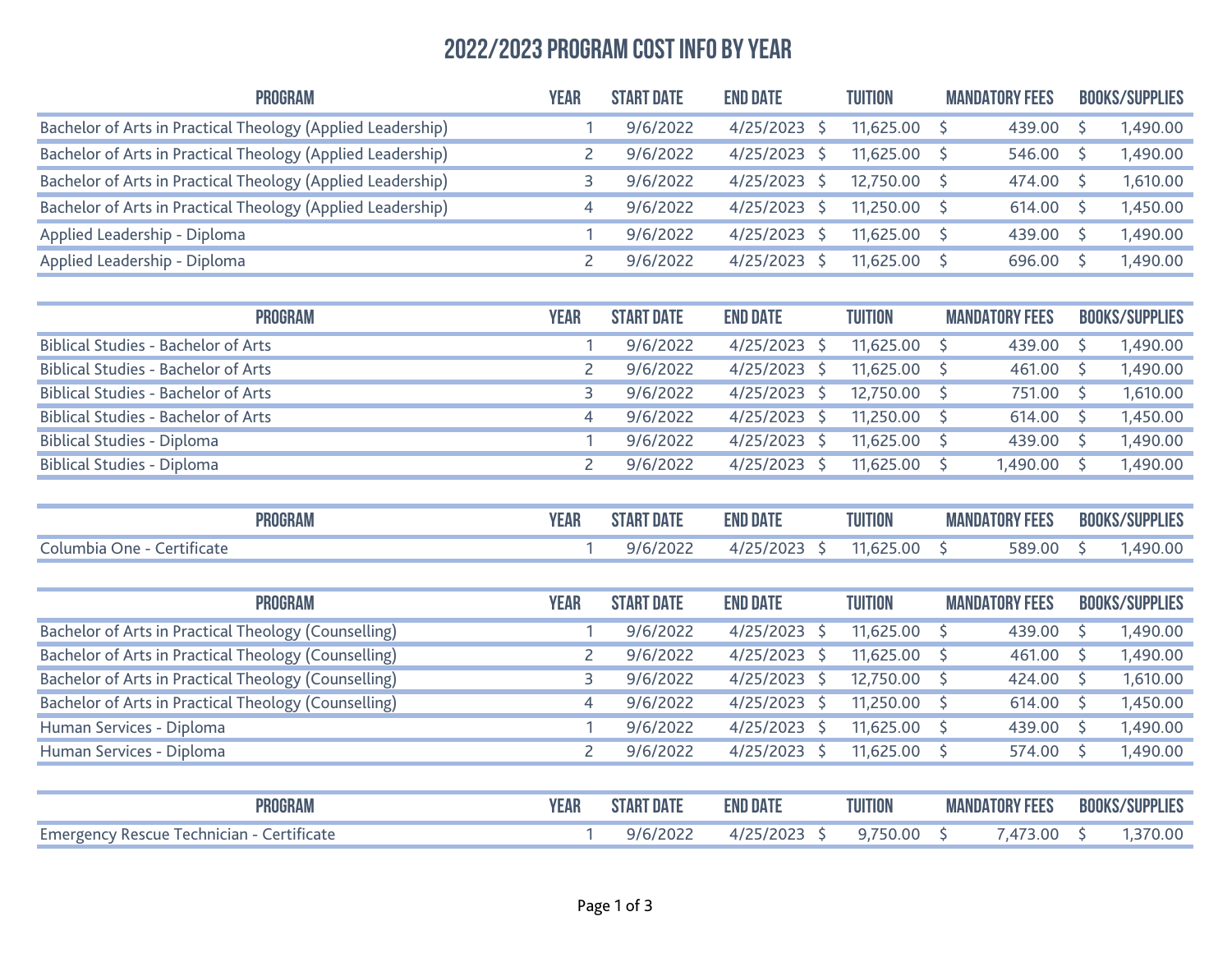## 2022/2023 Program Cost Info by Year

| <b>PROGRAM</b>            | YEAR | <b>START DATE</b> | <b>END DATE</b> | TUITION<br><b>MANDATORY FEES</b> |          | <b>BOOKS/SUPPLIES</b> |
|---------------------------|------|-------------------|-----------------|----------------------------------|----------|-----------------------|
| General Studies - Diploma |      | 9/6/2022          | $4/25/2023$ \$  | 11.625.00                        | 775.00 9 | 1.490.00              |
| General Studies - Diploma |      | 9/6/2022          | 4/25/2023       | 11.625.00                        | 775.00   | ,490.00               |

| <b>PROGRAM</b>                                                 | YEAR | <b>START DATE</b> | <b>END DATE</b> | <b>TUITION</b> | <b>MANDATORY FEES</b> |        | <b>BOOKS/SUPPLIES</b> |
|----------------------------------------------------------------|------|-------------------|-----------------|----------------|-----------------------|--------|-----------------------|
| Bachelor of Arts in Practical Theology (Intercultural Studies) |      | 9/6/2022          | 4/25/2023       | $11,625.00$ \$ |                       | 439.00 | 1,490.00              |
| Bachelor of Arts in Practical Theology (Intercultural Studies) |      | 9/6/2022          | 4/25/2023       | $11,625.00$ \$ |                       | 511.00 | 1,490.00              |
| Bachelor of Arts in Practical Theology (Intercultural Studies) |      | 9/6/2022          | $4/25/2023$ \$  | $8,760.00$ \$  |                       | $\sim$ | 1,330.00              |
| Bachelor of Arts in Practical Theology (Intercultural Studies) | 4    | 9/6/2022          | 4/25/2023       | 12,875.00 \$   |                       | 614.00 | 1,730.00              |
| Intercultural Studies - Diploma                                |      | 9/6/2022          | 4/25/2023       | $11,625.00$ \$ |                       | 439.00 | 1,490.00              |
| Intercultural Studies - Diploma                                |      | 9/6/2022          | 4/25/2023       | $11,625.00$ \$ |                       | 686.00 | 1,490.00              |

| PROGRAM                                                             |  | <b>START DATE</b> | <b>END DATE</b> | <b>TUITION</b>           | <b>MANDATORY FEES</b> | <b>BOOKS/SUPPLIES</b> |
|---------------------------------------------------------------------|--|-------------------|-----------------|--------------------------|-----------------------|-----------------------|
| Outdoor Leadership - Diploma (Year one is Emergcany Rescue Technici |  | 9/6/2022          |                 | 4/25/2023 \$ 9,750.00 \$ | 7,323.00 \$           | 1,290.00              |
| Outdoor Leadership - Diploma                                        |  | 9/6/2022          |                 | 4/25/2023 \$ 8.250.00 \$ | 7.044.00 \$           | 1,610.00              |

|                            | <b>PROGRAM</b> | <b>YEAR</b> |                   | <b>END DATE</b> | <b>TUITION</b><br><b>MANDATORY FEES</b> |                       |                       |  |  |  | <b>BOOKS/SUPPLIES</b> |
|----------------------------|----------------|-------------|-------------------|-----------------|-----------------------------------------|-----------------------|-----------------------|--|--|--|-----------------------|
| <b>Ouest - Certificate</b> |                |             | 9/6/2022          | 4/25/2023       | 13.375.00                               | 599.00                | 250.00                |  |  |  |                       |
|                            |                |             |                   |                 |                                         |                       |                       |  |  |  |                       |
|                            | <b>PROGRAM</b> | YEAR        | <b>START DATE</b> | <b>END DATE</b> | <b>TUITION</b>                          | <b>MANDATORY FEES</b> | <b>BOOKS/SUPPLIES</b> |  |  |  |                       |

| Social Entrepreneurship - Diploma |  | 1 9/6/2022 4/25/2023 \$ 11,625.00 \$ |  |                    | 439.00 \$ 1,490.00 |
|-----------------------------------|--|--------------------------------------|--|--------------------|--------------------|
| Social Entrepreneurship - Diploma |  | 2 9/6/2022 4/25/2023 \$ 11,625.00 \$ |  | 586.00 \$ 1,490.00 |                    |

| <b>PROGRAM</b>                                        | YEAR | <b>START DATE</b> | <b>END DATE</b> | TUITION        | <b>MANDATORY FEES</b> |             | <b>BOOKS/SUPPLIES</b> |
|-------------------------------------------------------|------|-------------------|-----------------|----------------|-----------------------|-------------|-----------------------|
| Bachelor of Arts in Practical Theology (Worship Arts) |      | 9/6/2022          | 4/25/2023 \$    | 13,875.00 \$   |                       | 639.00 $'$  | 1,730.00              |
| Bachelor of Arts in Practical Theology (Worship Arts) |      | 9/6/2022          | 4/25/2023       | $11,625.00$ \$ |                       | $846.00$ \$ | 1,490.00              |
| Bachelor of Arts in Practical Theology (Worship Arts) |      | 9/6/2022          | 4/25/2023       | 12,750.00 \$   |                       | $651.00$ \$ | 1,610.00              |
| Bachelor of Arts in Practical Theology (Worship Arts) |      | 9/6/2022          | 4/25/2023       | $10,800.00$ \$ |                       | 689.00 \$   | 1,450.00              |